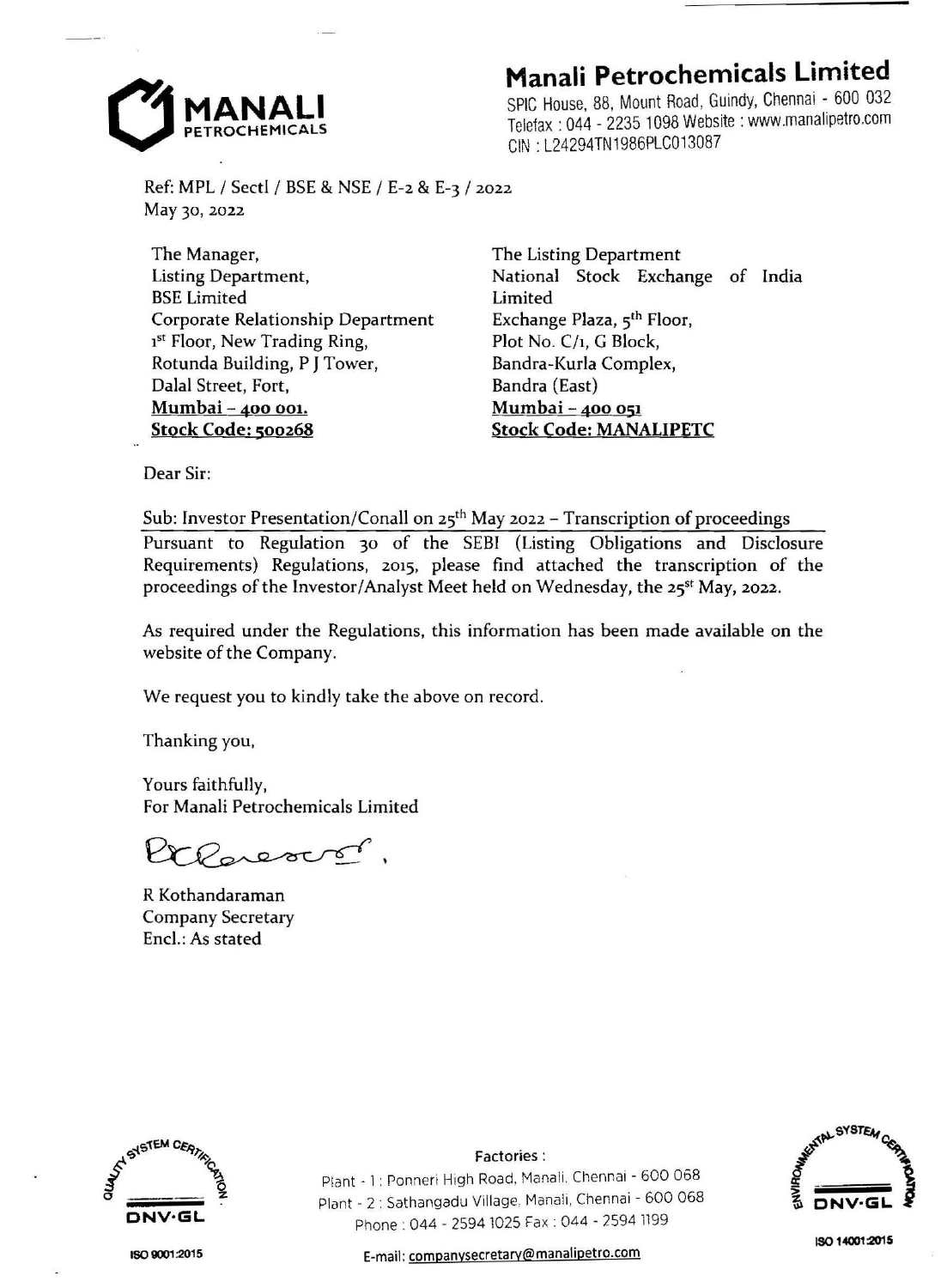## **Manali Petrochemicals Limited Earnings Conference Call May 25, 2022**

**Moderator:** Ladies and gentlemen, Good day and welcome to the Q4 FY22 Earnings Conference Call of Manali Petrochemicals Limited. We have with us today Mr. Ashwin Muthiah – Chairman, Mr. M. Ravi – Managing Director of MPL and CEO of Petrochemicals Group, Mr. Anis Hyderi – Chief Financial Officer. At this moment, all participants are in the listen-only mode. Later we will conduct a question-and-answer session. At that time, you may click on the raise hand icon to ask a live question. Please note that this conference is being recorded. I now hand the conference over to Mr. Ashwin Muthiah – Chairman. Thank you and over to you, Sir.

**Ashwin Muthiah:** Thank you very much. Good morning to all of you who have tuned into to participate in this conference of Manali Petrochemicals Limited. I am very happy that all of you could find some time to listen to us. So, I just want to open this meeting with a few comments from my side on the vision for the company. So, at Manali Petrochemicals our focus is to create a company with sustainable performance. The things which are important for us to note is that - to maintain a sustainable performance – we need to basically have good operational efficiencies, focus on capturing opportunities for enhancing our production capacities, look at integrating our operations or our production system into greener operating avenues.

> Look at corporate governance, invest in research and development, invest in technology, investing in a good team of professionals to hold the sustainable performance of the company and last but not the least also to create a company that will be trusted by the society. A company that will give back to the society through our corporate social responsibility. So, these are some of the larger visions or the broader picture that I would like to put in my opening remarks. I have with me here - Mr. Muthukrishnan Ravi – Managing Director of Manali Petrochemicals and also the CEO of the Petrochemicals Group. I also have with me here with Mr. Anis Hyderi, CFO of Manali Petrochemicals. I would now like to invite Mr. Ravi to speak and of course we will open the meeting for the Q&A session and we are all here to take your questions and answer them appropriately. Over to Ravi.

**Muthukrishnan Ravi**: Thank you Chairman. Good morning to everybody. So, Manali Petrochemicals Limited is in the business of polyurethane. We manufacture polyurethane which go into a wide range of applications and additional product range that we have is propylene glycol which primarily goes into pharma and then put in fragrances. This company has been in existence for over 40 years now and our main focus today, as the Chairman mentioned is on operation efficiency and growth.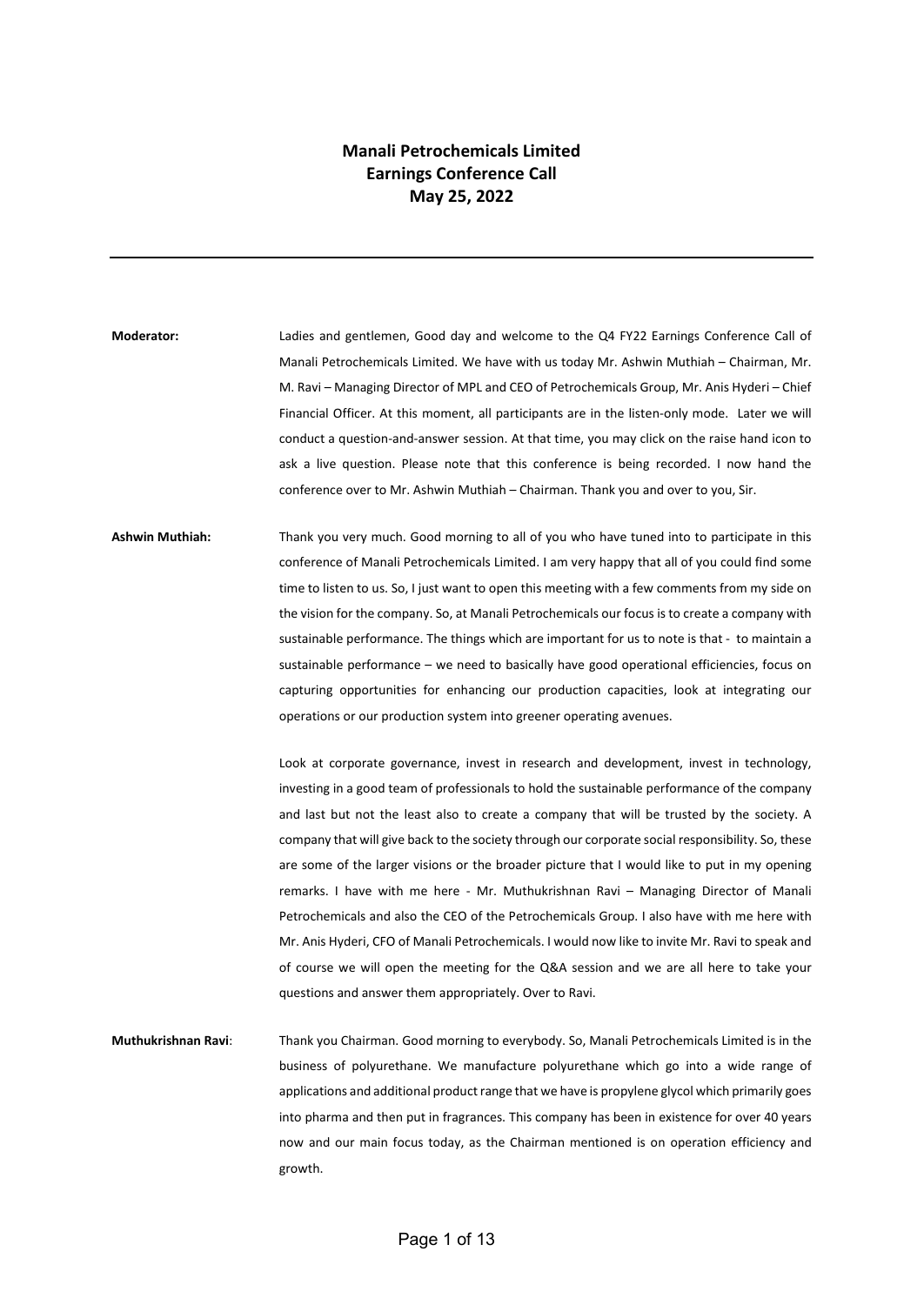In the case of Manali Petrochemicals one of the key areas and key differentiating factors for us is that we are the only company in India which is truly integrated into the manufacture of polyurethane. We have three raw materials, two of them are through pipeline and one through imports. These raw materials are converted into an intermediate product and into the final product of polyols and propylene glycol. This integration uses the advantage of being able to supply the market and change the product mix according to market demand. Our applications like I said go into both commodities and specialties and in the specialty segment we are able to fine tune our products to meet the needs of individual industries and within each industry individual customers, so our our focus is on investing in R&D.

It is not only less fundamental, product development and research also helps increase the products to meet the individual customer needs. Our capacities and all those details are in the presentation engagement that we made today, but more importantly our focus is on sustaining and growing our operations like last year - i.e. growing the top line and bottom line of the company through both organic and inorganic growth. I would stop at this point and open it up for further questions.

**Anis Hyderi**: I will just show some slides on Q4 and the year. Good morning everybody. This is just a Disclaimer Statement. In course of the presentation we may have some forward looking statements made. This is a slide capturing the summary of the performance of FY21-22. So, we ended up the year with a total revenue of Rs. 1,690 crore with EBITDA of Rs. 547 crore, PBT of Rs. 511 crore and EPS of 22.16. So, comparing with the previous year, that is a growth of almost 63% over turnover, 74% growth in EBITDA compared to last year, PBT grew by about 90.6% over last year and ETF lies at about 89%. This is a snapshot of how the quarter performance was for Q4 of FY21-22. Consolidated revenue stood at Rs. 421 crore forthe quarter with EBITDA of Rs. 110 crore, PBT of Rs. 98 crore and EPS for the quarter at 4.8. So that is a revenue growth of about 14% as compared to Q4 of last financial year and there has been a small drop in the EBITDA by 15% and 20% in PBT.

> This slide shows how the revenue break up is for the current financial year and the previous financial year. So, as can be seen out of the total revenue, PG contributed about 33%, Slash Stock (SS) which is a commodity polyol sold in bulk constituted about 22%, base Polyols about 9%, Systems Polyol 4%, prepolymer 7% which includes the system and the other products manufactured in UK and India and other constituted 25% which includes sales of bye products. This shows the growth in numbers for the revenue and EBITDA quarter-on-quarter compared to last year. So, as can be seen in Q1 our revenue top line was Rs. 334 crore with EBITDA of Rs. 117 crore, Q2 topline of Rs. 441 crore approximately with EBITDA of Rs.164 crore, for Q3 topline was Rs. 494 crore with EBITDA of Rs.165.45 crore and Q4 top line was Rs. 421 crore with EBITDA of Rs. 110 crore.

> This slide comprises PBT comparison quarter-on-quarter of current year over previous year. So, for Q1 our PBT stood at Rs.107 crore compared to Rs. 4 crore last year same quarter. Q2 had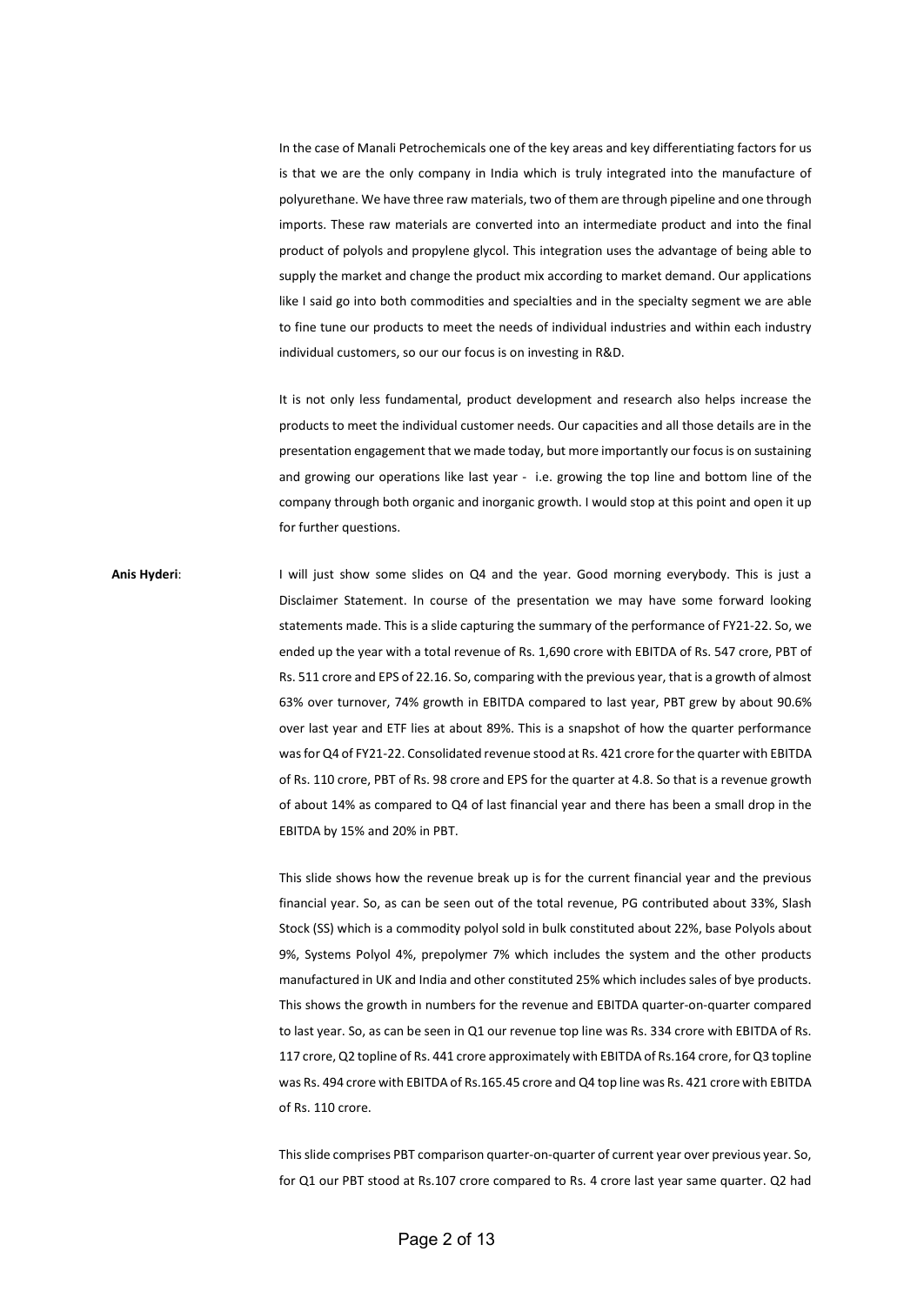Rs. 157.53 crore as compared to Rs. 27 crore approximately last year, Q3 was Rs. 147.7 crore as compared to Rs. 113.64 crore and Q4 the PBT stood at Rs. 123.47 crore as compared to Rs. 98 crore last year. This slide shows how the free cash flow were generated and CAPEX spends and the cash and cash equivalent. So, for the FY21-22 we generated about Rs. 346 crore of free cash flow as compared to Rs.194 crore last year and capital spent was almost on the same range at around Rs.27 crore. We closed the year with cash and cash equivalent of almost Rs. 612 crore as compared to Rs. 281 crore last year and as far as the returns are concerned we had a return on equity of 37% for this FY21-22 as compared to 30% last year and return on capital employed for this year is shown at 48% as compared to 41% for last year.

And some of the key ratios from the balance sheet. Manali has a very strong current ratio of almost 5 (4.9) , a quick ratio of 4.4 and the days receivables outstanding was 36, day inventory outstanding was 29 and days payables at about 14; an improvement from last year; net cash cycle reduced from about 52 to almost about 34 this year. Networth grew from about Rs. 680 crore to a level of Rs. 1,030 crore and debt-to-equity ratio remains very low at 0.02% which has been the average for the last four - five years. Earnings per share as you can see has had a growth of about 90% as compared to last year.

So again a quick snapshot about the result which is summarized in the previous slide - a top line of almost Rs. 1,690 crores; PBT of Rs. 381 crore and EPS of 22. So, that is all on the results we will now hand it over to Q&A session.

**Moderator**: Thank you very much. We will now begin the question-and-answer session. The first question is from the line of Pawan Nahar an Individual Investor. Please go ahead.

**Pawan Nahar** : My question is for the chairman Mr. Muthiah. Number one - thank you so much for doing this call and would this be a recurring thing, ongoing thing in terms of reaching out to investors? Basically what I want to understand is the groups philosophy at a broad level in terms of investor relations in the other two companies. Would you do conference call there as well and if you can talk a little bit about the group in general? I actually have quite a few questions given that this is the first conference call, but it is more at a broader level to understand how the group would treat minority shareholders?

- **Ashwin Muthiah**: Let me answer your questions. First of all this is a call relating to Manali Petrochemicals and I would be happy to say that we would try to, we would endeavor to make this an event that can happen frequently so that is something that I would very much like to do and we would keep the investors informed of the frequency of these meetings. Now this call has not been organized to discuss group related matters. So, I would like to keep that to a separate event so that is what I would like to say.
- Pawan Nahar: I just wanted to know like would you do similar events in other companies like Tamil Naidu Petro or SPIC?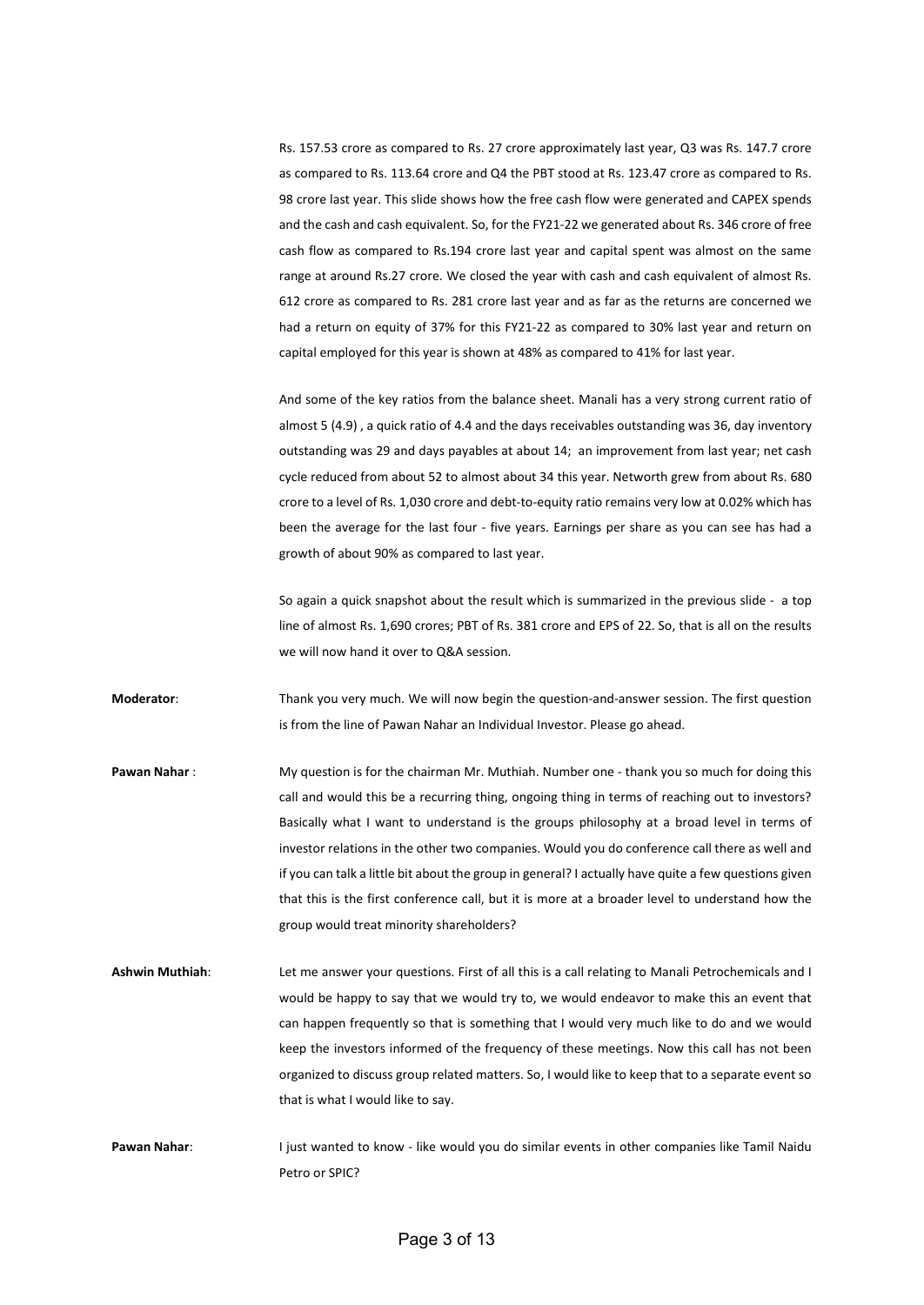- **Ashwin Muthiah**: Well we have started a trend of doing it and I am taking note of your points and we will try to see if we can also carry over to other companies as well.
- **Pawan Nahar:** I would also make a suggestion given that companies are all new to the markets at least after a long time; if you could consider doing a group call wherein the management of the different companies are there and one by one you can take up issues relating to the group companies?
- **Ashwin Muthiah**: Okay. Point noted. Thank you.
- **Moderator**: Thank you. The next question is from the line of Deven Mehta from Omkara Capital. Please go ahead.
- **Deven Mehta:** In which of the areas are we increasing the capacity and which are the other areas where we are going to enter in coming years due to high cash in our balance sheet and also are we planning to enter into polypropylene, resin, IPA segment and solvent segment due to our forward integration capabilities?
- **Muthukrishnan Ravi**: So, the focus areas are actually in Propylene Glycol today. As you might have noticed we have announced an expansion of the Propylene Glycol facility and the approvals are in progress and once the approval come through we will start implementing the project. In the case of solvents and in forward and backward integration, backward integration for a company of our capacity and size is not something that we can look at because the backward integration takes straight into something like a refinery or a petrochemical facility. Forward integration is definitely something that we can consider. Of course we have to be mindful of the market that we supply into and whether we have any chance of cannibalizing the current customer base, but that is something that we constantly look at and evaluate for growth options.
- **Ashwin Muthiah**: Just to add, I think our focus will be our business is segregated into two parts we have commodities and we have specialty. Today our commodity business is much larger than the specialty business. So, our focus will be to first see if there exists opportunities for us to expand into commodities. Expansion of commodity can come either through Brownfield expansion or through Greenfield. So, right now what we are looking at is Brownfield commodity capacity expansion which is what we have so far announced. Greenfield capacity expansion is also something we are constantly looking at, but that will depend on the availability of raw material and until today we are not yet able to confirm a security of supply of raw material to go for a greener capacity expansion for commodities. Coming to specialty, this is the modern business of the two, but this is an area where we can invest in technology, we can invest in research and development and greenfield capacity will be something that we will continuously keep looking at which, of course can either be through an M&A process or can be through some organic developments. So, both these things will help us propel our position on the specialty side, but the idea of the company is to grow both on commodities and specialty so that we have a basket of products to offer to our stakeholders.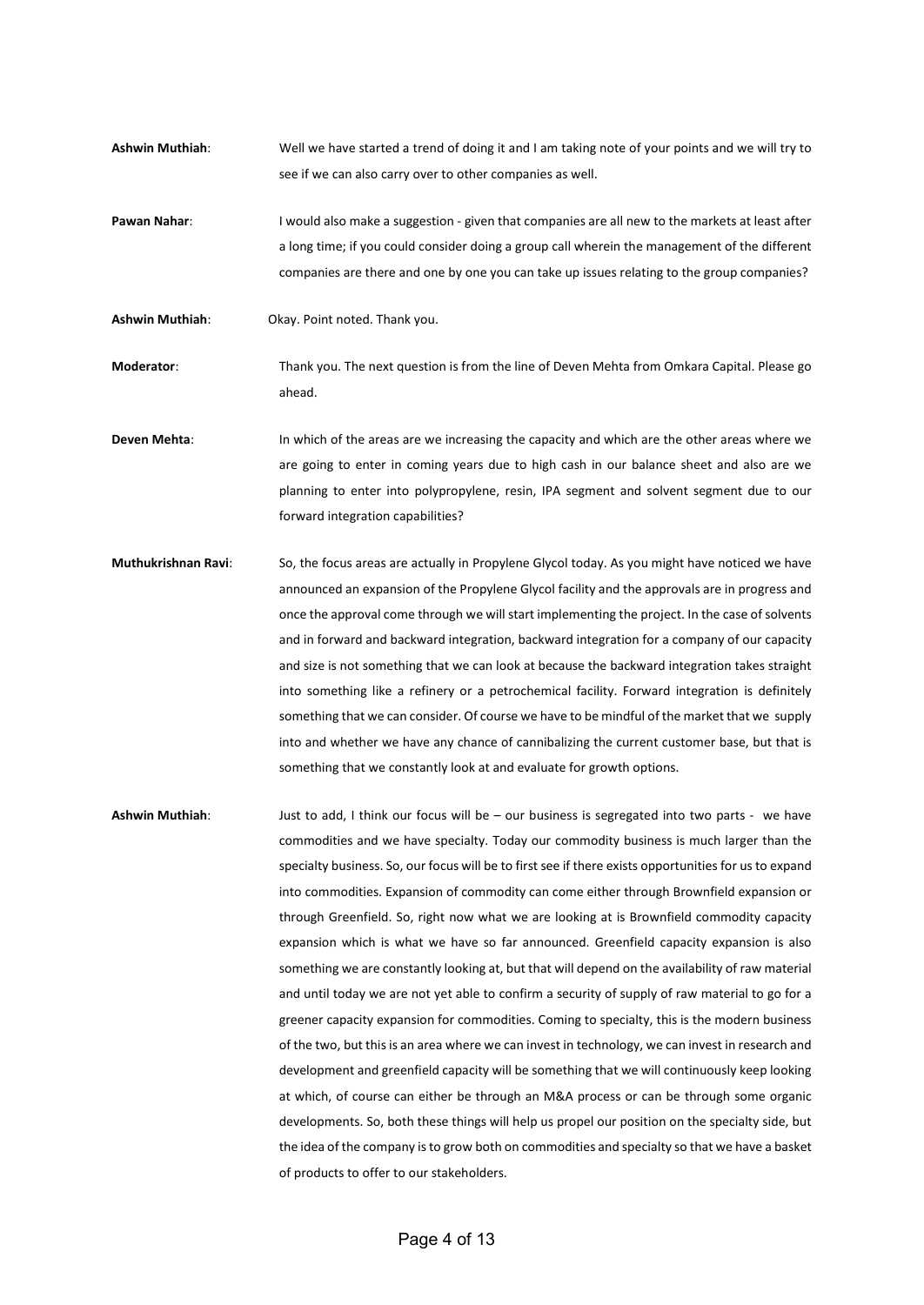**Deven Mehta:** As per you which are the products in a specialty segment we are manufacturing currently?

- **Muthukrishnan Ravi**: We have several applications in specialty segment. As you know the specialty application is quite a broad range of applications. To name a few we have cast elastomers that we manufacture in UK. We have actually setup a facility in India to manufacture as well. We also supply to the footwear segment which is something that is a growing segment in India. We also supplied to the car seating automotive segment which has both commodity and specialty applications. So, there are a broad range of specialty applications that we can focus on and each of these industries have a different growth pattern and based on those growth patterns we kind of develop the market from our side.
- **Deven Mehta::** So are we planning for some import substitution products in the specialty segment in coming years?
- **Muthukrishnan Ravi**: In fact the product that we today supply in the industry is all import substitution. As you know India is a growing market and there is definitely a demand supply gap of a lot of these petrochemical products, be it commodities or specialties. So, our endeavor will be to actually look at products that have a demand supply gap and satisfy the Indian market.
- **Deven Mehta**:: Sir, are you planning for any buyback of shares or declaring onetime dividend for shareholders because of balance sheet cash of Rs. 600 crore?
- **Muthukrishnan Ravi**: Sorry, say that again. I could not hear you. Sorry, I cannot comment on that as we do not have any such decision on those matters as yet.

Deven Mehta: Will it be used for organic growth – the entire amount of Rs. 600 crore in the next few years?

**Ashwin Muthiah**: No. So we will be, as I said, keep looking at expansion both on the commodity side and on the specialty side. So, on the commodity side as I told you, we are already looking at our Brownfield growth, but we constantly look for Greenfield opportunity also. Now if any stage we do come across Greenfield opportunities where we are able to secure supply of our base raw material, to go for an expansion of commodity it will require a lot of cash. So, unless we are very sure that we have exhausted all our growth opportunities, we are not in a position to take a decision on the cash utilisation. So, for now the cash is being accrued to grow the business in the areas that I have just mentioned.

**Moderator**: Thank you. The next question is a text question from Anshul Mittal from Care PMS.

**Anshul Mittal**: What is the Polyol and PG domestic industry side and how much is imported? Can you please elaborate on the prices of PG and Polyol currently and the year back? Which of the raw material is imported and what is the pricing and supply chain scenario?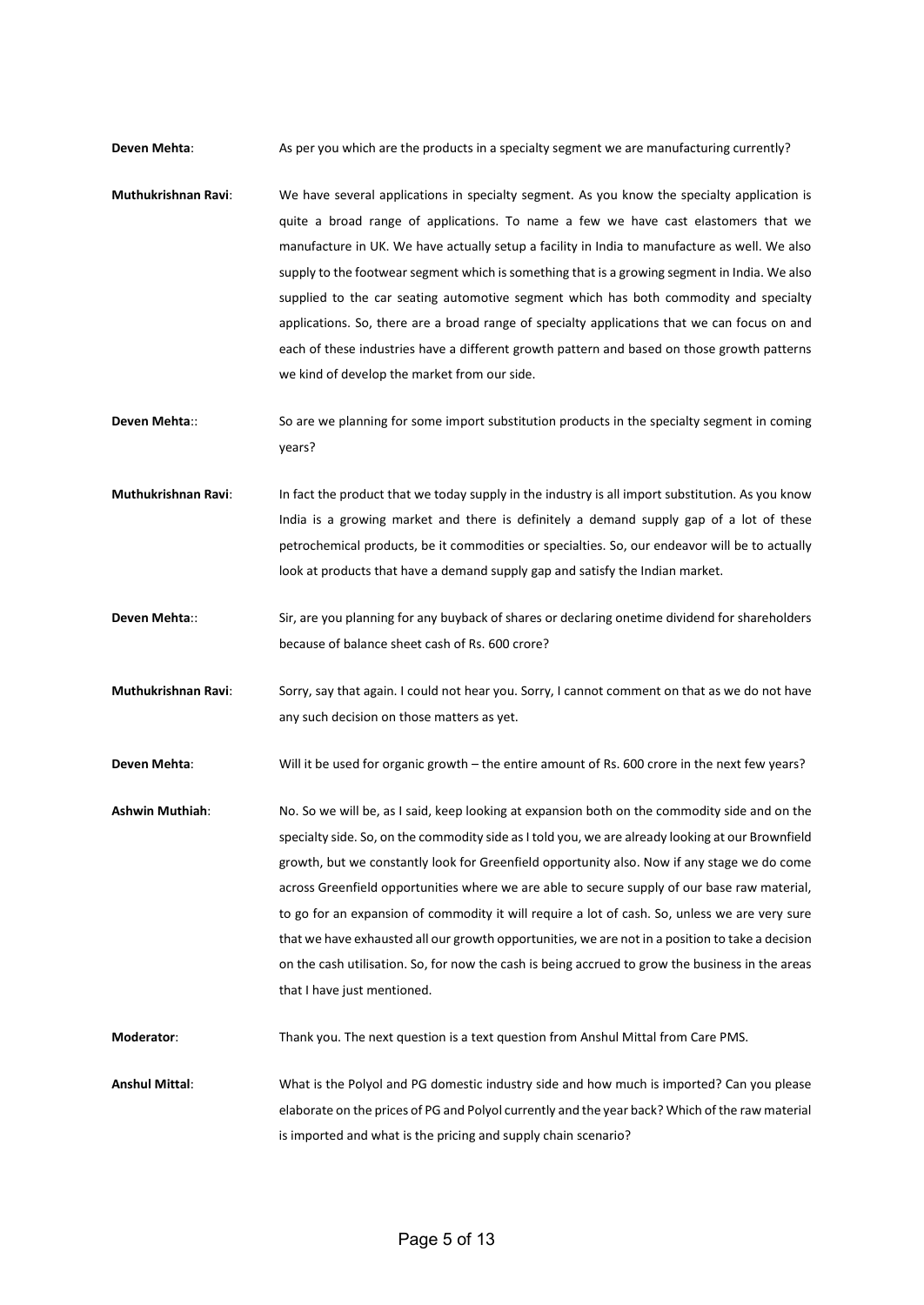- **Muthukrishnan Ravi**: So, I will try to attempt one by one. The PG capacity is around 100,000 tons in India and the Polyol capacity is roughly around 100,000 tons per month. So, today, we being the only producer of PG and Polyols in India the balance of the demand is being met through supply from international players who are importing the products in India and supplying the domestic market. Of the three raw materials that I mentioned, we use lime which is imported today from many different sources and these sources could widely vary from Malaysia, Vietnam to the Middle East. Of these three products, lime is the only product that we import besides some other small ancillary products that we use to enhance the specialty chemicals business of the company. Can you please tell me the rest of the question please?.
- **Anshul Mittal**: The next question was which of the raw material is imported and what is the pricing and supply chain scenario of the same?
- **Muthukrishnan Ravi**: Like I said lime is the only product which is being imported and because we have multiple sources there is no issue with availability of the material on time. So, what we do is because it is imported we carry about 15 days to 20 days of inventory and we try to keep it at that level because the availability of lime is plenty. As far as the product prices go there has been a slight decrease in the product price from last year, but then we have been able to maintain the margins because the raw materials helped us and the margins have remained at robust.
- **Moderator**: Thank you. The next question is from the line of Pranay Jhaveri from JNJ Holdings Private Limited. Please go ahead.
- **Pranay Jhaveri**: Sir basically since this is the first call and first interaction with the management if you can just throw some light..just going through next say between 2012 and 2020; in the 9 - 10 years we were stuck in the range of Rs. 500 crore to Rs. 700 crore top line and EBITDA in the range of 10% - 11% and later on in the two years i.e. March 21 and March 22, the EBITDA shot up to 31% and 56% respectively. So what has actually changed and can you just give a broader picture whether that is a structural change or something one off as that will be really very helpful?
- **Ashwin Muthiah:** Thank you for appreciating this system of meeting with stakeholders. I will just give you some very broad comments and then I will let Mr. Ravi tell you exactly what has happened. Broadly speaking as I told you our focus has been always to improve the efficiency of our operation, to focus on optimization of the balance sheet in terms of the debt and in terms of cash availability. So, we have been focusing quite a bit on operational efficiency and balance sheet optimization and that has given us a good base to basically take the company from what it was earlier to a level where it is today. Now Ravi will comment to you on how profitability has changed from year-to-year, what is it that is sustainable, what is that has happened on a one off basis all this I think Ravi can throw some light because also you would appreciate that last two years have been there have been a lot of surprises for the good and for the bad. So, I think Ravi will explain to you what is sustainable and what is one off.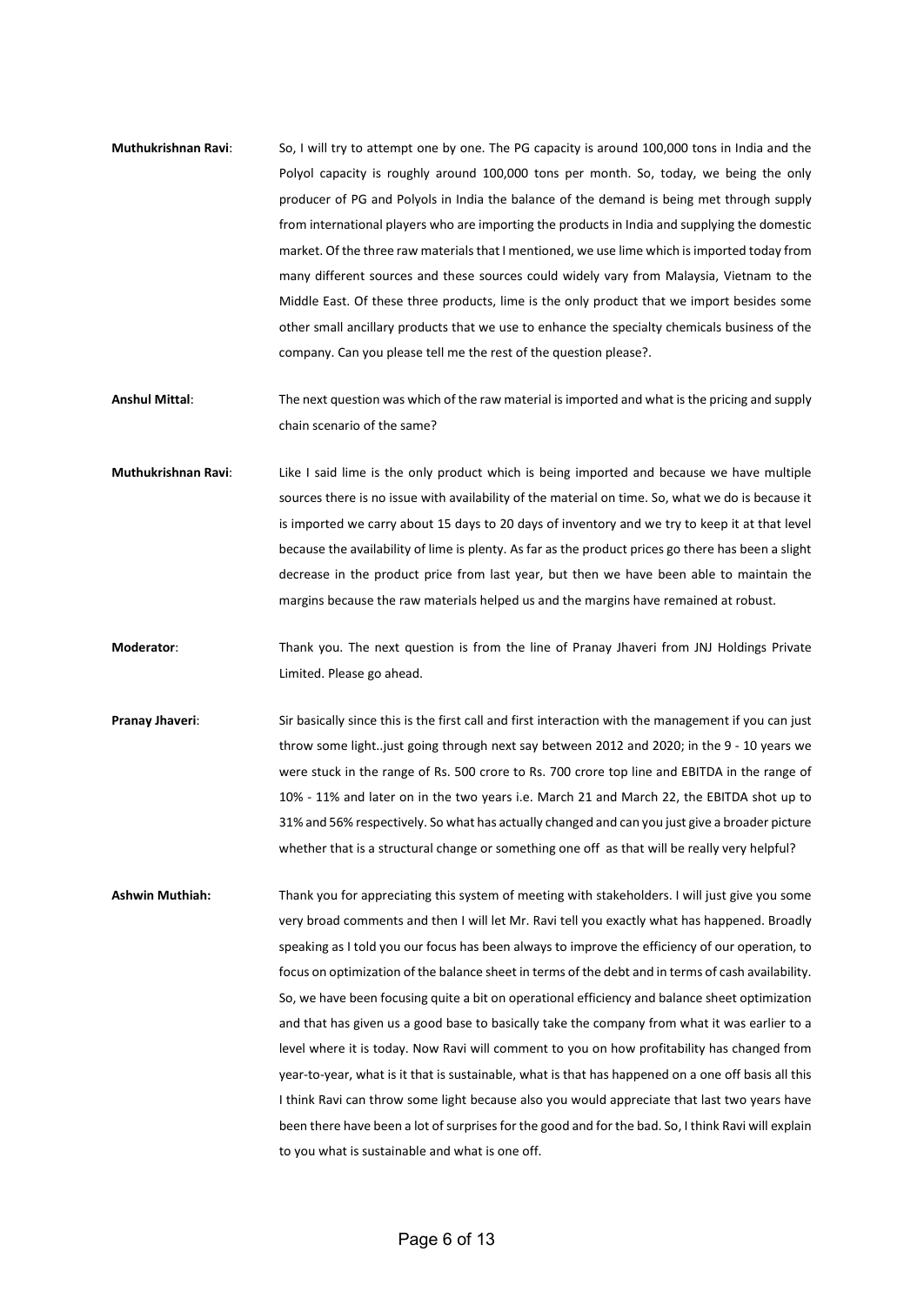## **Muthukrishnan Ravi:** I would split this answer into two parts - Over the years what we have done is that we have tried to maximize our operational efficiency and unlocking whatever we can unlock in terms of the capacity that we have. Therefore, we set the base to supply the market in full, to the extent that we can, as and when the demand picks up. So, that is one thing that we did. An example of what we have done in this regard is the terminal that we setup at the port where the imported propylene oxide which is the intermediate product to unlock the potential of downstream. So, in case there is a disruption to propylene supply from refinery or there is a need for us to produce more than what the refinery can supply; then we are not constrained by the unavailability of the intermediate raw material. So that is the base that we set. The other thing that we did was that we unlocked the trains or the operating system in our front to be able to actually changeover smoothly from commodity to specialties. Also within commodities, the kind of commodities that have an immediate demand, we set ourselves up to immediately meet the customer demand as it changes overtime and the third thing that we have done is we operate the license capacity and we have secured to the extent possible small increases in license capacity which actually helped us when the demand picks up. The fourth point I would like to add is that Propylene Oxide being a key intermediate raw material we actually had run persistent companies, set up Propylene Oxide facility and supply as and when they need some stuff and this Propylene Oxide has also helped us reduce the dependence on imports when the demand picks up. So, these are all something that we have done over the years to reset the base as and when the market helps us to use the facility. Now coming to the immediate part of the last two years I think I would split that those numbers into again two parts. One is where we actually did some smart buying of the raw material ahead of the uptick in the raw material price. So, as the lockdown started we started to the extent possible converting the raw material into finished product and stocking of the raw materials as to the maximum extent we could stock up. So, that as the curve went up with easing of curbs due to COVID we captured the

power. So, these two helped the number which actually saw the result come the way it did in the last two years. So, I would say that there is a structural part to this number and there is also an immediate benefit that we got due to COVID. So, I will split it into two parts. Pranay Jhaveri: Just to question on the same aspect – one you said your capacities which were there which were probably if I have understood it right which were underutilized you made your raw material supply intact so that it can be used to the maximum usable capacity, so if you can just

benefit of that. Now on the demand side, the supply chain constraints that the world saw due to the COVID and also the restrictions on imports that caused the supply chain restrictions basically helped us capture both wider share of the market as well as have a better pricing

throw some light on what is our installed capacity and how the utilization level moved in a

**Muthukrishnan Ravi**: We have two main products as I told you. We make Propylene Glycol which used to be 20,000 tons of licensed capacity which we got extended to 22,000 tons and in terms of licensed capacity we can make 50,000 tons of polyol. The way we unlock this potential and the result of

broader range in last three years, five years whatever?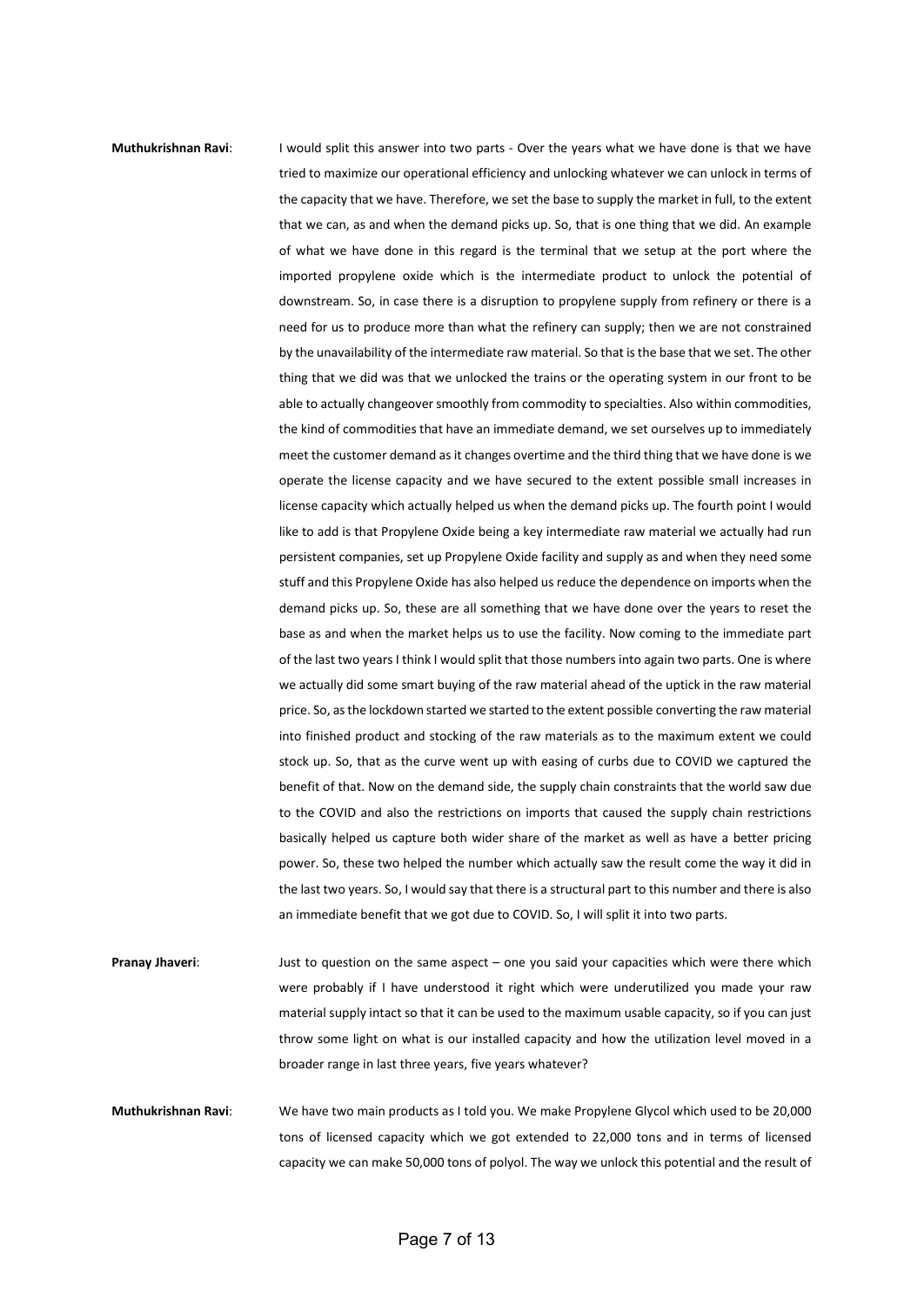that we are operating around 30% to 40% on the polyol capacity utilization which has now come up to about 60% to 70%. That is primarily because of the unlocking of the intermediate products. Recently it remains at 70% and not 100% because polyol by its very nature is a product that we need to change the train frequently to meet the demand of different applications. Therefore, it is not possible to achieve 100%. So, 70% is probably equating to somewhere around 90%.

**Pranay Jhaveri:** And how is the commodity specialty mix change in last say, three years to four years?

**Muthukrishnan Ravi**: So we were very highly aligned towards commodity we were almost 90 - 10 in the initial years and we are about 80-20 now which is still not ideal and as Chairman said it is our endeavor to increase the specialty exposure.

**Pranay Jhaveri:** So, this 90-10 maybe two years back?

**Muthukrishnan Ravi:** No, I think it was about 6 years - 7 years ago?

**Pranay Jhaveri:** And ideally where you would like this number to be 80-20 number to be.

**Ashwin Muthiah**: See ideally I think first of all we have to increase the overall volume. We do not want to cannibalize our commodity for increasing specialty because as far as India is concerned we have a very good position on the commodity side and we should be able to maintain that position if not gain a higher market share because by virtue of doing that you will have more control over the sustainability of the performance of the company for the stakeholders. So, commodity also has to keep growing. The volume has to grow in total both on commodity and specialty and in terms of mix as Ravi said what was 10 is now 20, but I still think our bread and butter would be the focus on commodity. So, specialty will grow, but not to an extent where it can become a majority, I mean as the volume grows, as the total top line grows based on our investments and future I would be very happy if we can come to close to 30% or a little more than that, but never will specialty be more than the commodity because at the end of the day we are a large commodity player and we would like to maintain that position to provide a sustainable performance.

**Moderator**: Thank you. The next question is a text question is from the line of Gunmeen Kohli from KRChoksey.

**Gunmeen Kohli**: Thank you for the opportunity. Can you give us a breakup of revenue growth in terms of volume and pricing? Secondly can you give us split of the margins in the commodity and specialty verticals?

**Anis Hyderi**: In terms of our total volumes we did a total 60,000 tons approximately last year so it is 2021 and the volumes grew to about 68,000 tons so that can be approximately about 8%. I think the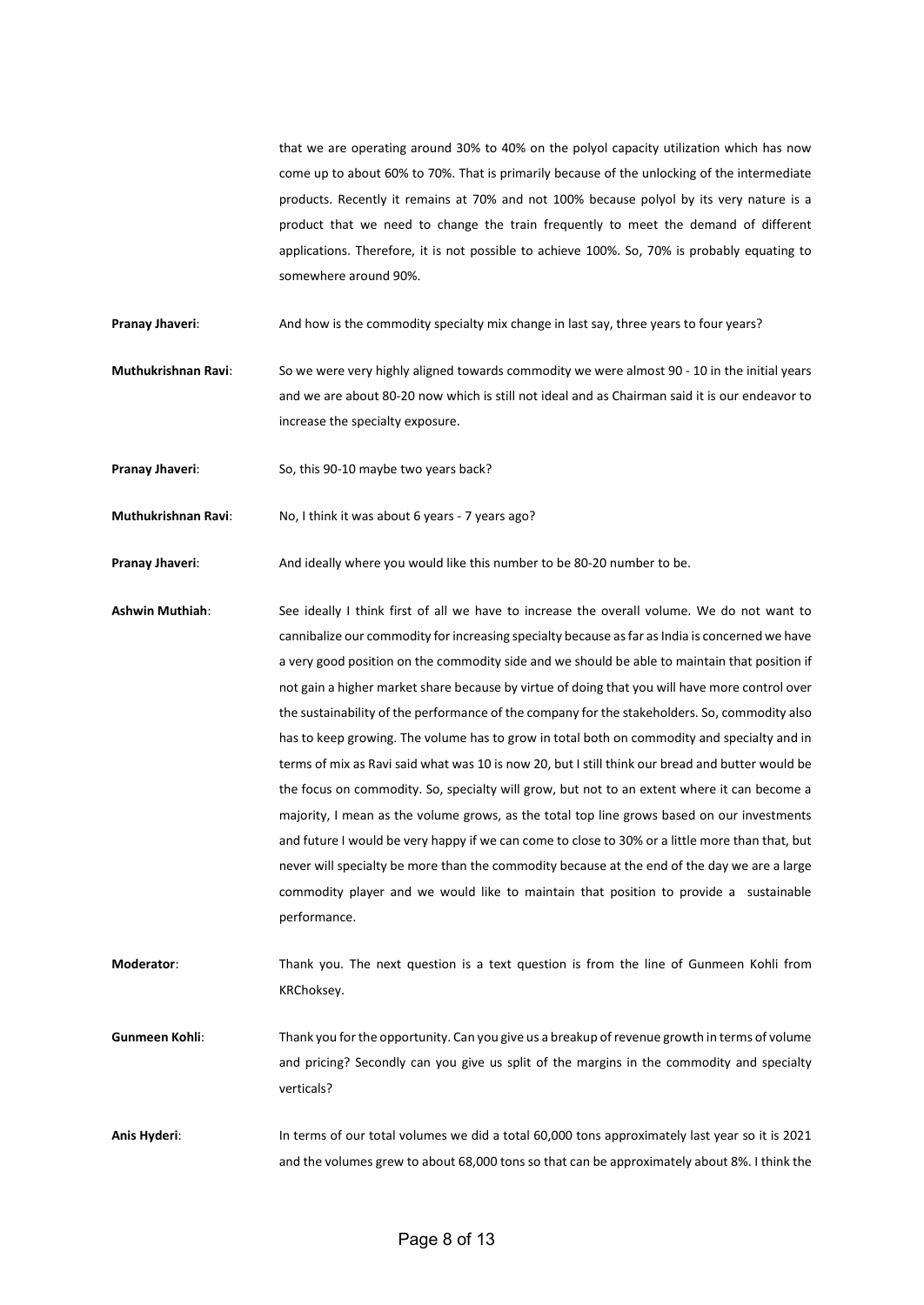majority of the growth has come from the price increase which we have seen both across our two major products PG and polyol. PG contributing the most followed by SS. Margins in the range of the gross contribution has been about 49%; again that is an average for the company for 21-22, but PG still lead at a high of 54% approximately followed by SS which is close to 40%.

**Moderator**: Thank you. The next question is from the line of Jayant Mamania from Care Portfolio Managers. Please go ahead.

**Jayant Mamania**: Actually you have said that again import at the level of pre COVID levels again the price erosion has started and to what extent our margins will be impacted?

**Muthukrishnan Ravi**: We are not able to place the number on the margins erosion or growth because we do not know how the situation will change in a future, but I think the imports have started coming in. I would not say that they are at the level of pre COVID, but they are growing so that is the situation now, this geopolitical situation with the war in Ukraine and the high crude oil prices. So, I think it is a bit, how do you say, uncertain times now and I think until the war ends and things clear up there is till now no clear indication how this situation will improve, but as of now raw material input cost and increase in imports is leading to a situation where it is not the same situation as last year.

- **Jayant Mamania:** Can we assume that the poor performance upto 20 now that there is a structural change it would not be repeated?
- **Muthukrishnan Ravi**: Like I said we will probably not be at the levels of last year, but at the level to which we have reached is anybody's guess we don't know that yet.
- Jayant Mamania: Can you tell us about the expansion plan which was declared in September 2020 in the PG capacity? What is the status? How much time will it take to complete the project?

**Muthukrishnan Ravi**: The project will get completed 18 months from receipt of all approvals and we are at the final stages of approval process with the ministry of environment.

**Jayant Mamania**: When can it be expected?

**Muthukrishnan Ravi**: So, we could expect the approvals to come through in the next two to three months so it is 18 months from there.

**Jayant Mamania**: Sir we have entered into agreement with the UK base Econic Technologies for CO2 based polyol trial runs, so can you tell us about the progress in that case?

**Ashwin Muthiah**: Now the Econic project is very interesting because it is opportunity for us to get into the green space without an impact to either our cost structure or our production unit. So, what we are now doing is that we have signed an MoU with them which is being converted into a contract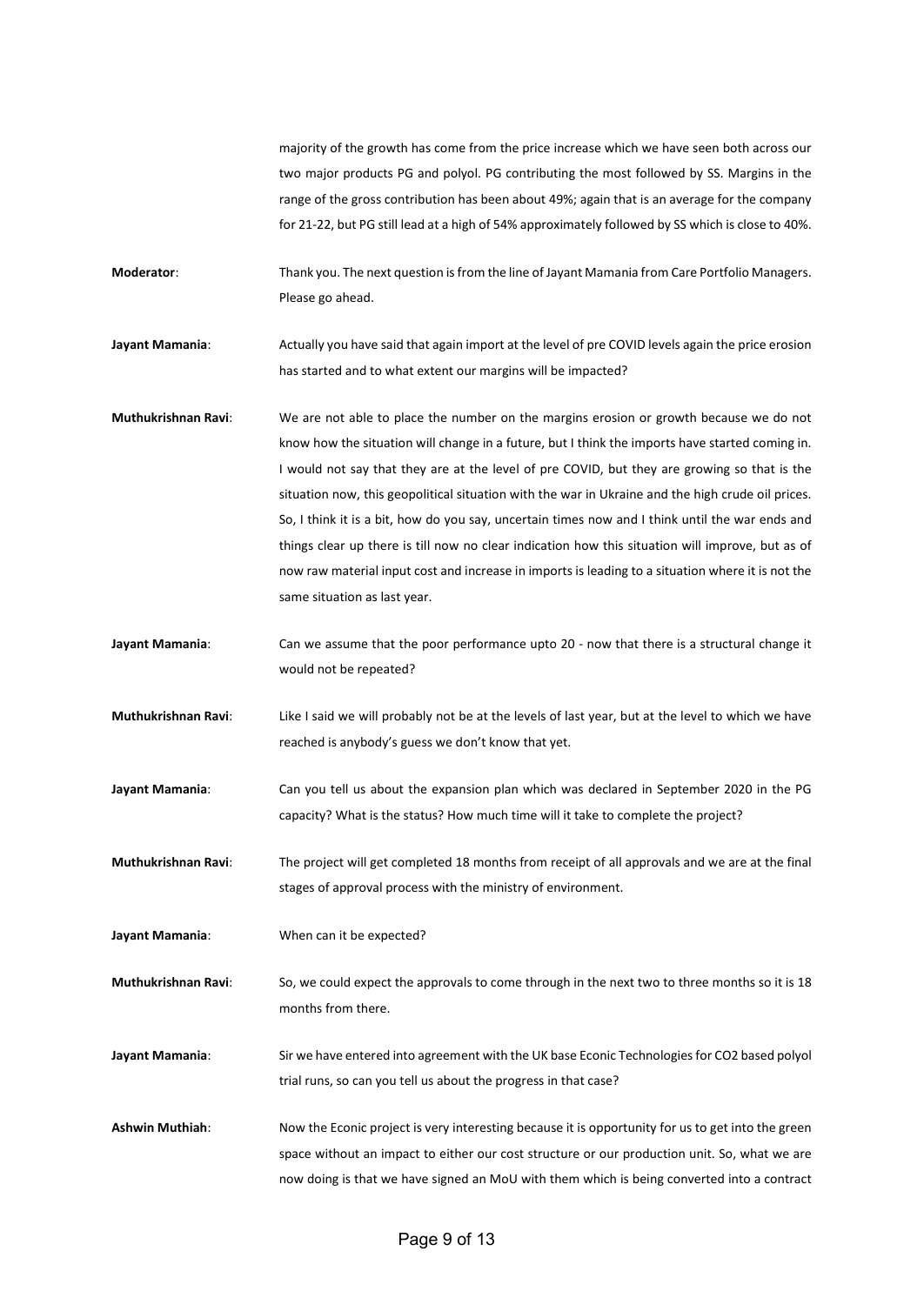after which the trials will be done in two phases. The first phase will be a pilot plan trial that we will set up and run jointly with Econic. Based on results of the pilot plan trials we will then convert one of our trains into a  $CO<sub>2</sub>$  enabled train and that will run and produce polyol and again that trial will be just to do more with Econic technology.

**Jayant Mamania**: So what kind of cost is involved in that as in what is the project cost?

**Muthukrishnan Ravi**: The project cost will be somewhere… the pilot plant would be somewhere around \$200,000 to \$300,000.

**Jayant Mamania**: When it is expected to start?

**Muthukrishnan Ravi**: The pilot plant should start as soon as the contract is signed which is we are talking about one odd year.

**Moderator**: Thank you. The next question is from the line of Jignesh Shah an Individual Investor. Please go ahead.

**Jignesh Shah**: So my first question is regarding the CAPEX plan what we have which was we are talking on September 2020, could you please update on what is the CAPEX cost and what is the capacity we are planning for PG expansion?

**Muthukrishnan Ravi**: There are two phases of this project this PG expansion project. The first phase is expansion which is a low cost expansion because the Brownfield expansion which will give us about 20,000 tons of PG and that will come at about Rs.65 crore and the second expansion will be a similar capacity and that will come at about Rs. 160 crore.

**Jignesh Shah**: The next point I have if I look at the financial we have clocked much higher revenue as compared to last Q4, but our EBITDA is much lower, could you please elaborate why the EBITDA is lower in this quarter as compared to last Q4 - which are the major driving factors of that?

**Muthukrishnan Ravi**: Basically as you know raw material prices have run up and that is primarily the reason for that.

**Anis Hyderi**: As you rightly said Ravi, the raw material prices are increased compared to last quarter because of the crude prices going up. Also we have witnessed small correction in realization for PG and polyol because of the supply chain this year as compared to last year. Last year Q4 realization was slightly better than what we were getting from Q4 of current financial year.

**Ashwin Muthiah:** Well, to add here I would say that the realizations we have seen has been a very special realization. So, this is something that was dependent on the global pandemic situation. So, I think it was a very special time where our realizations have been extraordinary. So I would think that what we are going to be seeing from now on would be more sustainable and realistic in terms of numbers.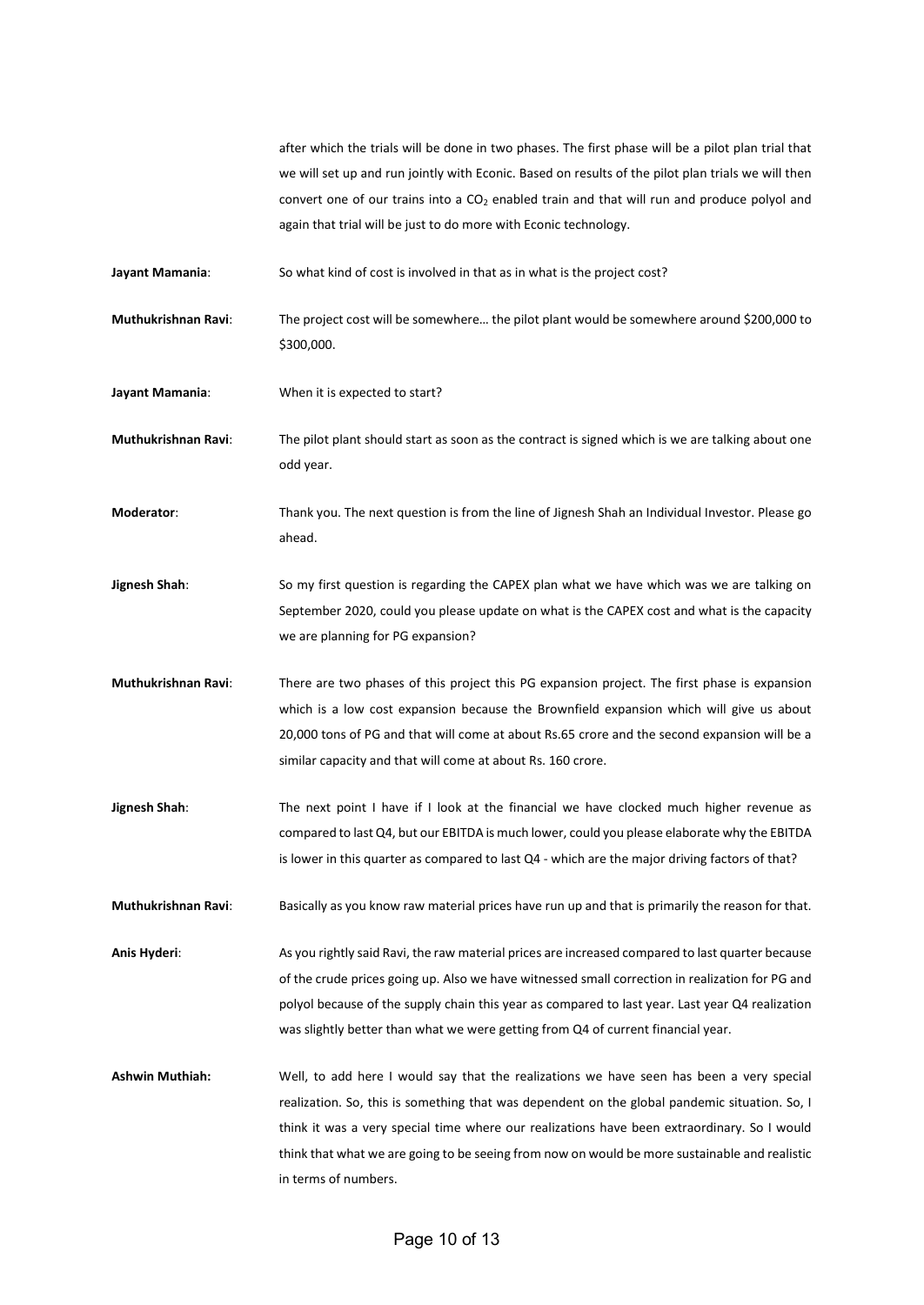- **Jignesh Shah:** And the last point I have we have a polyol capacity is 50,000 ton per annum, but we could operate at 60% to 70% utilization only due to frequent changeover, so are we thinking to setup new production line on polyols in near future?
- **Muthukrishnan Ravi:** So, we recently increased from two trains to three trains and we will definitely look at that based on the demand situation because it is not a straight forward correlation. If you have trains immediately the capacity goes up because it also depends on how the train is designed and the market demand, but that is something that we do constantly do this.
- **Ashwin Muthiah:** And as I said this also depends on our constant search for availability of raw material. So, as and when we are able to we will keep on working on sourcing raw material within India. So as and when we are able to secure a more sustainable supply of raw material we will not hesitate to expand capacity.
- **Moderator:** Thank you. The next question is a text question from Pranjul Agarwal from Green Portfolio.
- **Pranjul Agarwal:** Polyol accounts for more than 50% of the revenue; still capacity utilization is at 60%; could you please share the reason for it - are we not seeing enough demand?
- **Muthukrishnan Ravi**: I think we answered that already because of frequent changes to the train maybe there is a need for more rigor operation.
- **Moderator**: Thank you. The next question is again a text question from Aditya Sen from RoboCapital.
- **Aditya Sen**: Can you please give us broad outlook on resumption of import of finished goods what are the possible circumstances when the suppliers will resume supplying to India?
- **Muthukrishnan Ravi**: Like we mentioned the supply chain has eased already and we are seeing imports significantly gone and I think in the current financial year they should go back the pre pandemic level.
- **Ashwin Muthiah**: But the focus will be to compete and secure the market for us. I think that is what we will have to be constantly working on. So, import can come in, as long as they find that there is a competitive environment for them, but our focus and our job at Manali Petrochemicals is that we constantly keep our efficiencies high and our cost as optimum as possible so that we can face off the competition and continue to sustain the market share.
- **Muthukrishnan Ravi**: Just to add to our Chairman's comment, our local presence given the nature of the product gives us an edge over the importer because we are able to just in time support technically whenever it is required and our endeavor to increase the capacities will obviously contribute to better top and bottom.
- **Moderator**: Thank you. The next question is from the line of Kalai Jyoti from Snow Wealth Financial Service.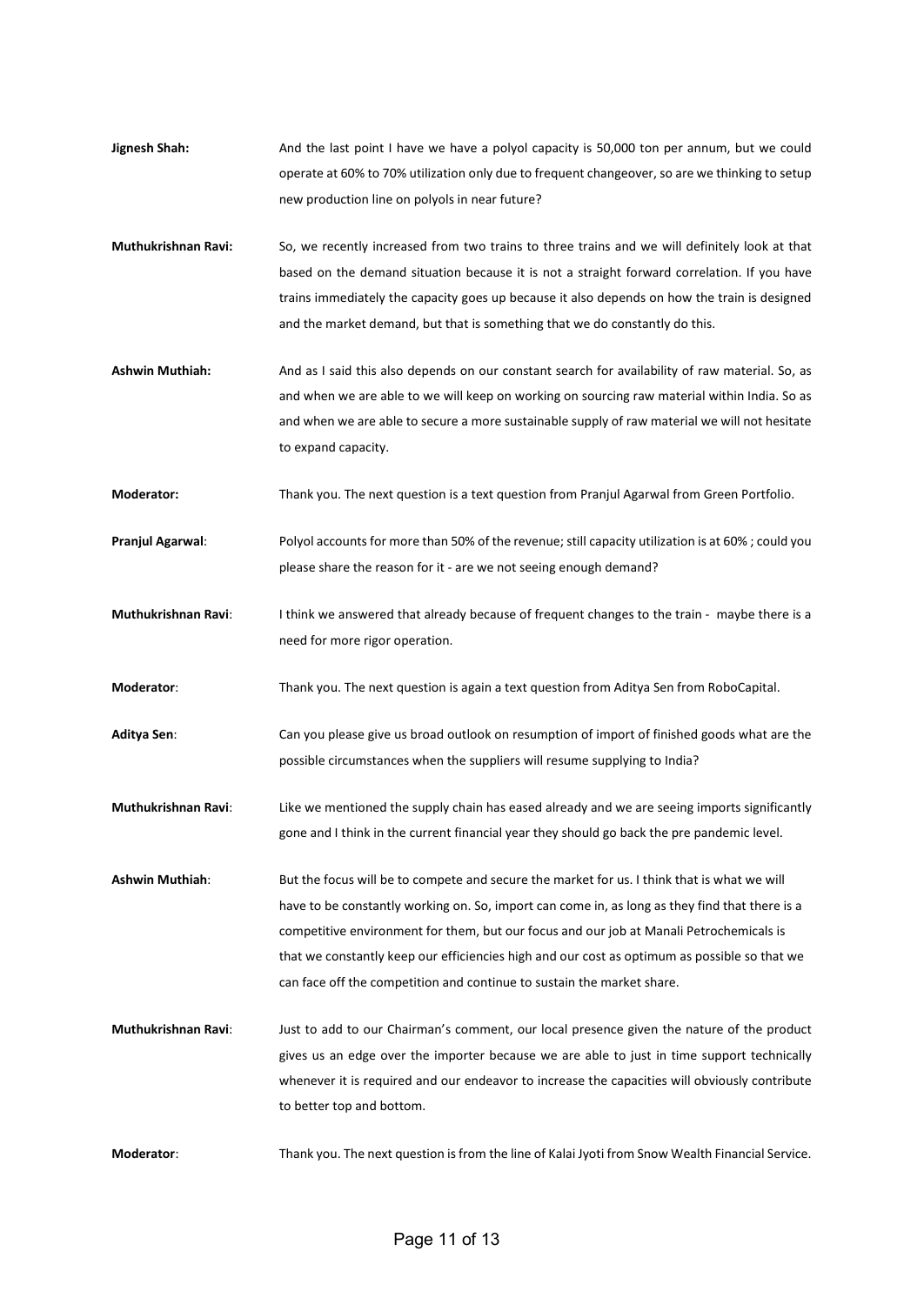**Kalai Jyoti**: Thank you Chairman Sir for giving us the opportunity to take part in this session. The last two years growth is very good; whether this may continue to future? Second, what steps has company taken to maintain the EBITDA level in future also?

- **Ashwin Muthiah:** I think we have touched upon this earlier. As I said the last year especially has been a very special year for the company and this has been basically because of the surprises. The market has eased due to the lockdowns and the pandemic. However, it is our endeavor to put in operating parameters that will sustain our business over a longer period of time. So, as we have discussed, our focus will be on improving efficiencies, our focus will be on managing the raw material supply, our focus will be on managing our financial parameters, our focus will be on our balance sheet health. Also as we have explained we will work towards bringing in a technology like Iconic where if we are successful then that helps us to at least partly replace our raw material with a raw material that is made from CO2 which helps us on costing, which in turn helps us in reducing the input cost. So, these are the efforts we will put in to make sure that we are able to sustain a good performance parameters. So, that is our whole approach and not get carried away by what we have seen in the last year which is basically a surprise for everybody.
- **Moderator:** Thank you. The next question is from the line of Gunmeen Kohli from KRChoksey. Please go ahead.
- **Gunmeen Kohli:** I had a follow up question what is the current pricing environment for your product and how will it affect both going forward since you mentioned bulk of your revenue growth for this year is coming from pricing power, so could you just elaborate on that?
- **Muthukrishnan Ravi**: I think compared to last year the prices have definitely softened a bit; the raw material prices have gone up as well so that is the immediate situation, but like I said this is an evolving scenario so we need to wait and see how the margins will change over this year.
- **Moderator**: Thank you. Ladies and gentlemen this was the last question for today. I would now like to hand the conference over to Mr. Hyderi for closing comments.

**Anis Hyderi**: We thank the participants for having joined for this very first analyst investor call that company have organized. As mentioned by the Chairman we will try to make this a more frequent event. I hope we have addressed concerns and questions that the investors had in call today. So, thank you very much ladies and gentlemen and we hope to connect with you soon going forward.

**Ashwin Muthiah**: I would also like to convey my thanks to everybody who has participated in today's call and it is also a great source of motivation for us to continue to have this engagement with the stakeholders and as I have said our focus is on creating a solid foundation in the company to provide good governance, commitment and the sustainable performance. My special thanks